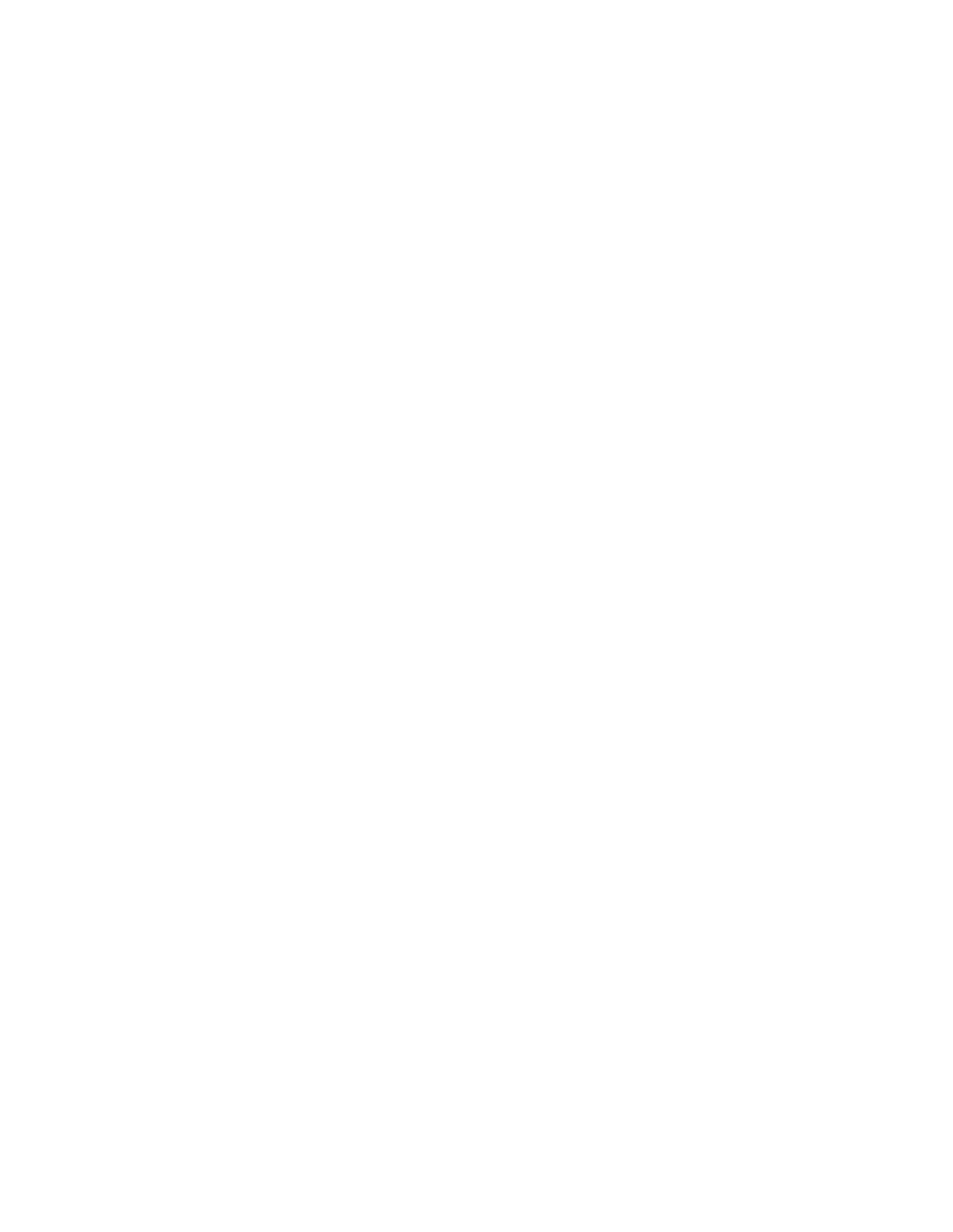### **Facilities Study Agreement**

| THIS AGREEMENT is made and entered into this _____ day of _________                         |  | 20                    | by and            |
|---------------------------------------------------------------------------------------------|--|-----------------------|-------------------|
| between                                                                                     |  |                       | ("Interconnection |
| Customer"), and                                                                             |  | , a municipal utility |                   |
| existing under the laws of the State of Minnesota, ("Area EPS Operator"). Interconnection   |  |                       |                   |
| Customer and Area EPS Operator each may be referred to as a "Party," or collectively as the |  |                       |                   |
| "Parties."                                                                                  |  |                       |                   |

#### **RECITALS**

**WHEREAS**, the Interconnection Customer is proposing to develop a Distributed Energy Resource (DER) or generating capacity addition to an existing DER consistent with the Interconnection Application completed by the Interconnection Customer on\_\_\_\_\_\_\_\_\_\_\_\_\_\_\_\_\_\_\_\_\_\_\_\_\_\_\_\_\_\_\_\_(date); and

**WHEREAS**, the Interconnection Customer desires to interconnect the DER with the Area EPS Operator's Electric System;

**WHEREAS**, the Area EPS Operator has completed Initial Review, Supplemental Review, and/or a System Impact Study, and provided the results of said review to the Interconnection Customer, or determined none was required; and

**WHEREAS**, the Interconnection Customer has requested the Area EPS Operator to perform a Facilities Study(s) to specify, and estimate the cost of, the equipment, engineering, procurement and construction work, needed to implement the conclusions of the above noted review in accordance with Good Utility Practice, to physically and electrically connect the DER with the Area EPS Operator's distribution system.

**NOW, THEREFORE**, in consideration of, and subject to, the mutual covenants contained herein the Parties agreed as follows: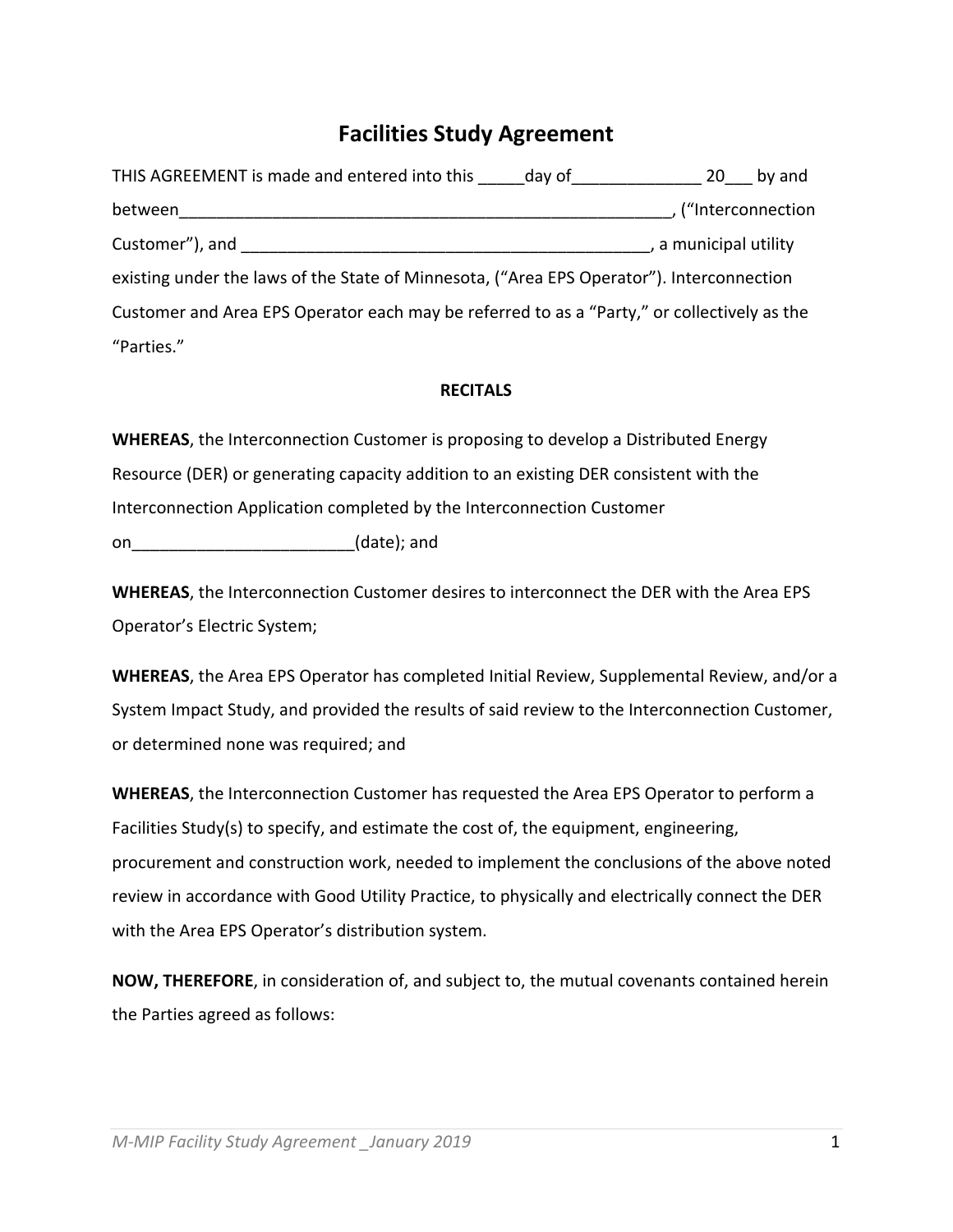- 1. When used in this Agreement, with initial capitalization, the terms specified shall have the meanings indicated, or the meanings specified, in the Municipal Minnesota Distributed Energy Resources Interconnection Process (M‐MIP).
- 2. The Interconnection Customer elects and the Area EPS Operator shall cause a Facilities Study consistent with the standard M‐MIP to be performed. The scope of the Facilities Study shall be subject to data provided in Section 17 to this Agreement.
- 3. The Facilities Study shall specify and estimate the cost of the equipment, engineering, procurement and construction work (including overheads), needed to implement the conclusions of the System Impact Study(s). The Facilities Study shall also identify: 1) the electrical switching configuration of the equipment, including, without limitation, transformer, switchgear, meters, and other station equipment, 2) the nature and estimated cost of the Area EPS Operator's Interconnection Facilities and Upgrades, necessary to accomplish the interconnection, and 3) an estimate of the time required to complete the construction and installation of such facilities.
- 4. The Area EPS Operator may propose to group facilities required for more than one Interconnection Customer in order to minimize facilities costs through economies of scale. Any Interconnection Customer may require the installation of facilities required for its own Distributed Energy Resource, if they are willing to pay the costs of those facilities.
- 5. A deposit of the equivalent of the good faith estimated cost of a distribution Facility Study shall be required from the Interconnection Customer when the signed Agreement is provided to the Area EPS Operator.
- 6. Any study fees shall be based on the Area EPS Operator's actual costs and include a summary of professional time. An invoice shall be sent to the Interconnection Customer within twenty (20) Business Days after the study is completed and delivered.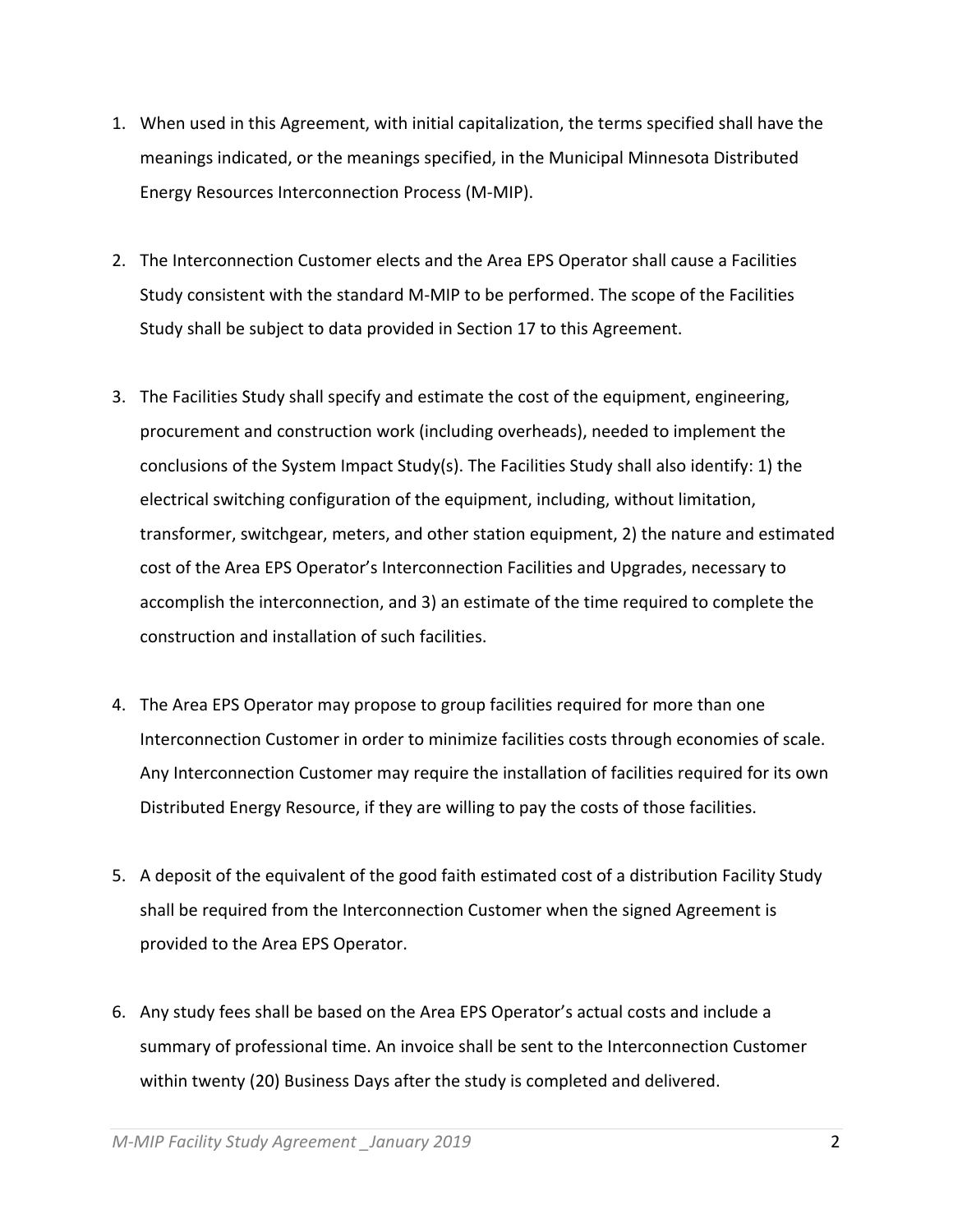- 7. The Interconnection Customer must pay any study costs that exceed the deposit without interest, within twenty (20) Business Days, on receipt of the invoice or resolution of any dispute. If the deposit exceeds the invoiced fees, the Area EPS Operator shall refund such excess within twenty (20) Business Days of the invoice without interest.
- 8. Governing Law, Regulatory Authority, and Rules

The validity, interpretation and enforcement of this Agreement and each of its provisions, shall be governed by the laws of the State of Minnesota. This Agreement is subject to all Applicable Laws and Regulations. Each Party expressly reserves the right to seek changes in, appeal, or otherwise contest any laws, orders, or regulations of a Governmental Authority.

9. Amendment

The Parties may amend this Agreement by a written instrument duly executed by both Parties.

10. No Third‐Party Beneficiaries

This Agreement is not intended to and does not create rights, remedies, or benefits of any character whatsoever in favor of any persons, corporations, associations, or entities other than the Parties, and the obligations herein assumed are solely for the use and benefit of the Parties, their successors in interest and where permitted, their assigns.

- 11. Waiver
	- 11.1. The failure of a Party to this Agreement to insist, on any occasion, upon strict performance of any provision of this Agreement, will not be considered a waiver of any obligation, right, or duty of, or imposed upon, such Party.
	- 11.2. Any waiver at any time by either Party of its rights with respect to this Agreement shall not be deemed a continuing waiver or a waiver with respect to any other failure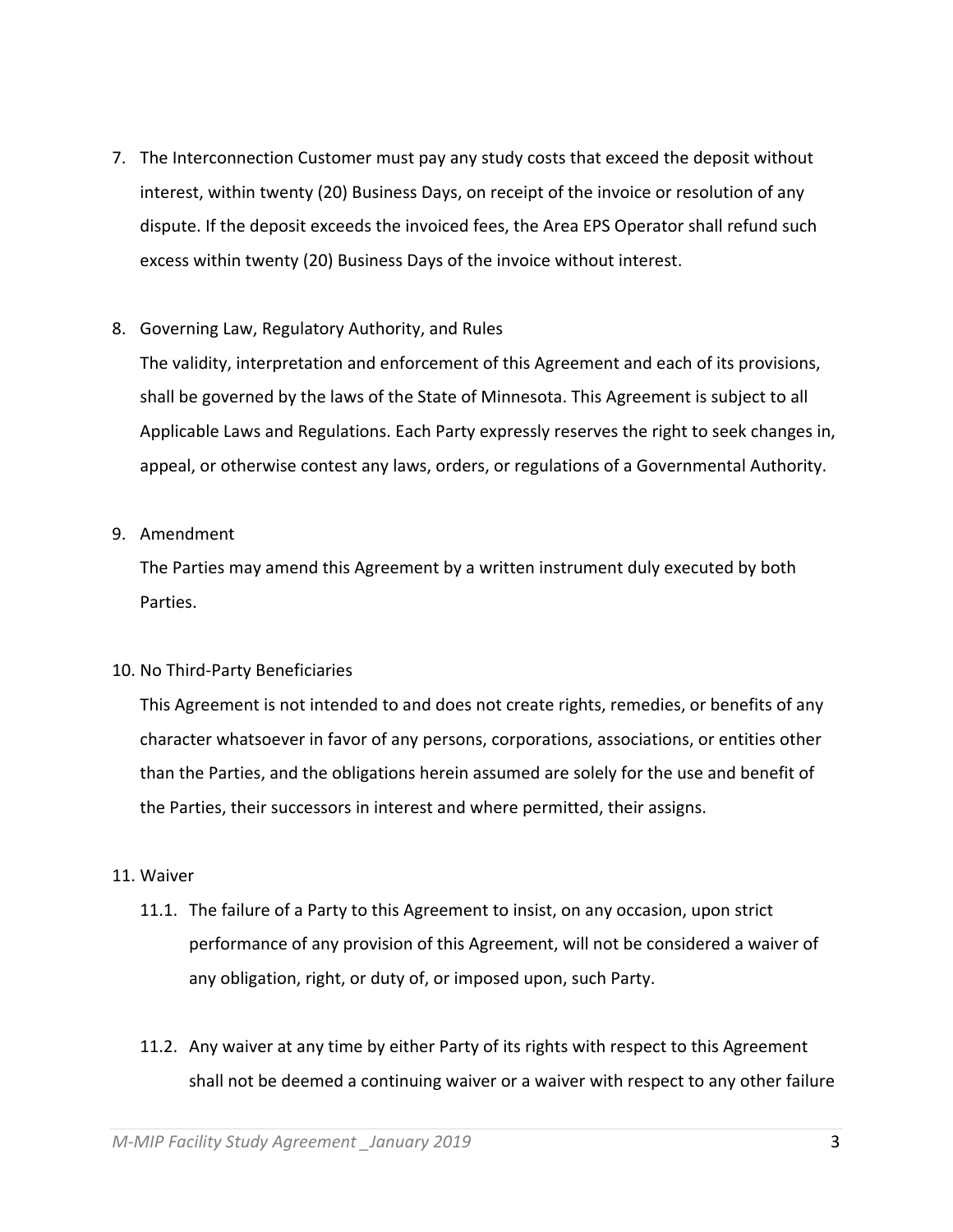to comply with any other obligation, right, duty of this Agreement. Termination or default of this Agreement for any reason by the Interconnection Customer, shall not constitute a waiver of the Interconnection Customer's legal rights to obtain an interconnection from the Area EPS Operator. Any waiver of this Agreement shall, if requested, be provided in writing.

#### 12. Multiple Counterparts

This Agreement may be executed in two or more counterparts, each of which is deemed an original but all constitute one and the same instrument.

#### 13. No Partnership

This Agreement shall not be interpreted or construed to create an association, joint venture, agency relationship, or partnership between the Parties, or to impose any partnership obligation or partnership liability upon either Party. Neither Party shall have any right, power or authority to enter into any agreement or undertaking for, or act on behalf of, or to act as or be an agent or representative of, or to otherwise bind, the other Party.

#### 14. Severability

If any provision or portion of this Agreement shall for any reason be held or adjudged to be invalid or illegal or unenforceable by any court of competent jurisdiction or other Governmental Authority, (1) such portion or provision shall be deemed separate and independent, (2) the Parties shall negotiate in good faith to restore, insofar as practicable, the benefits to each Party that were affected by such ruling, and (3) the remainder of this Agreement shall remain in full force and effect.

#### 15. Subcontractors

15.1. Nothing in this Agreement shall prevent a Party from utilizing the services of any subcontractor as it deems appropriate to perform its obligations under this Agreement; provided, however, that each Party shall require its subcontractors to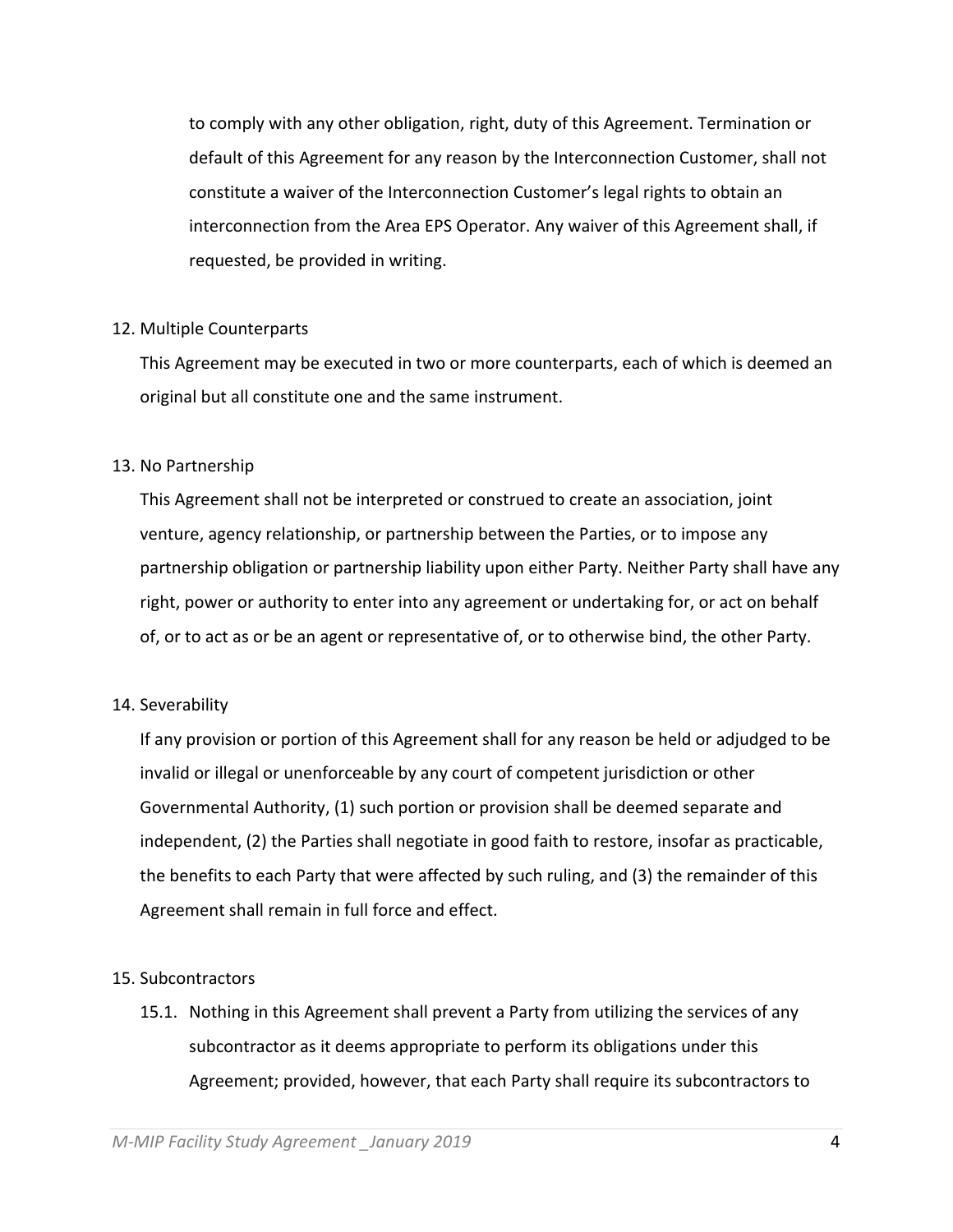comply with all applicable terms and conditions of this Agreement, in providing such services and each Party shall remain primarily liable to the other Party for the performance of such subcontractor.

- 15.2. The creation of any subcontract relationship shall not relieve the hiring Party of any of its obligations under this Agreement. The hiring Party shall be fully responsible to the other Party for the acts or omissions of any subcontractor the hiring Party hires, as if no subcontract had been made; provided, however, that in no event shall the Area EPS Operator be liable for the actions or inactions of the Interconnection Customer or their subcontractors with respect to obligations of the Interconnection Customer under this Agreement. Any applicable obligation imposed by this Agreement, upon the hiring Party, shall be equally binding upon, and shall be construed as having application to, any subcontractor of such Party.
- 15.3. The obligations under this article will not be limited in any way by any limitation of subcontractor's insurance.
- 16. Inclusion of Area EPS Operator Tariffs and Rules

The interconnection services provided under this Agreement, shall at all times, be subject to the terms and conditions set forth in the tariff schedules and rules applicable to the electric service provided by the Area EPS Operator, which tariff schedules and rules are hereby incorporated into this Agreement by this reference. Notwithstanding any other provisions of this Agreement, the Area EPS Operator shall have the right to unilaterally change rates, charges, classification, service, tariff, or rule or any agreement relating thereto. The Interconnection Customer shall have the right to protest any such change through the Area EPS Operator's dispute resolution process, pursuant to the Area EPS Operator's rules and regulations.

#### 17. Data to be Provide by Interconnection Customer with Facilities Agreement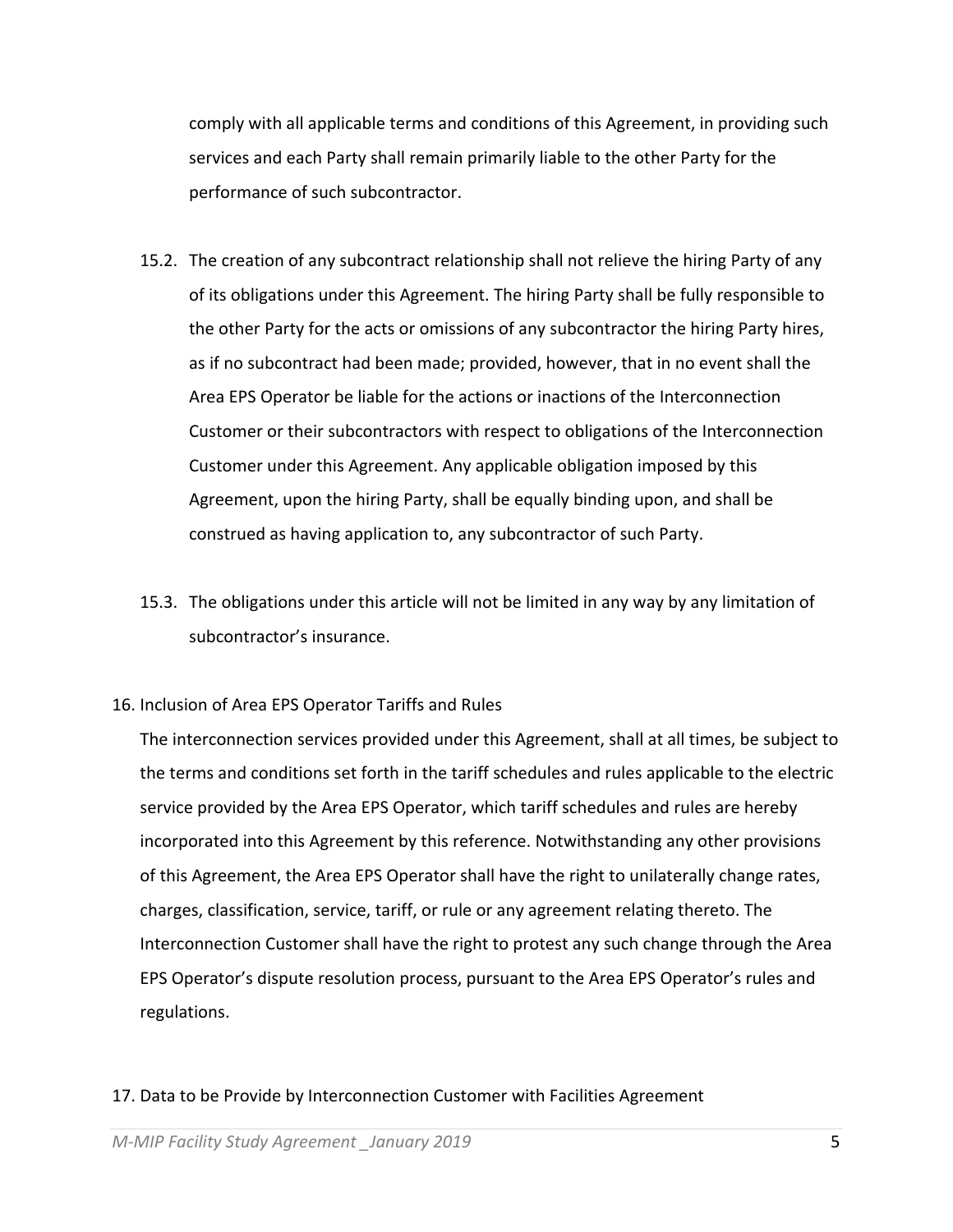- 17.1. The Interconnection Customer shall be available to meet on site with the Area EPS Operator within five (5) Business Days of signing the Facilities Study Agreement. The personnel furnished by the Interconnection Customer for this site visit shall bring detailed information on the site layout. The Area EPS Operator may request the Interconnection Customer physically places stakes at the locations of major components.
- 17.2. The Interconnection Customer shall furnish a final site plan detailing the location of major equipment at the time this agreement is returned. The Point of Common Coupling (PCC) and Point of Distributed Resource Connection (PoC) shall be clearly marked. The site plan shall depict any nearby roads and be labeled with the road name. Accurate dimensions shall be included on the site plan. The proper emergency (911) address, corresponding to the site, shall be labeled on the site plan.
- 17.3. The Interconnection Customer shall furnish a final one‐line diagram detailing the electrical connections between major components. The one‐line shall be returned with the signed Facilities Study Agreement.
- 17.4. Technical cut sheets on all equipment related to metering shall be provided by the Interconnection Customer along with the signed Facilities Study Agreement.
- 17.5. If available, copies of the Conditional Use Permits(s) from all necessary authorities shall be returned by the Interconnection Customer with the signed Facilities Study Agreement.
- 17.6. The Interconnection Customer shall secure any necessary easements from private land owners prior to signing the Facilities Study Agreement. Documentation of any such agreements shall be provided to the Area EPS Operator.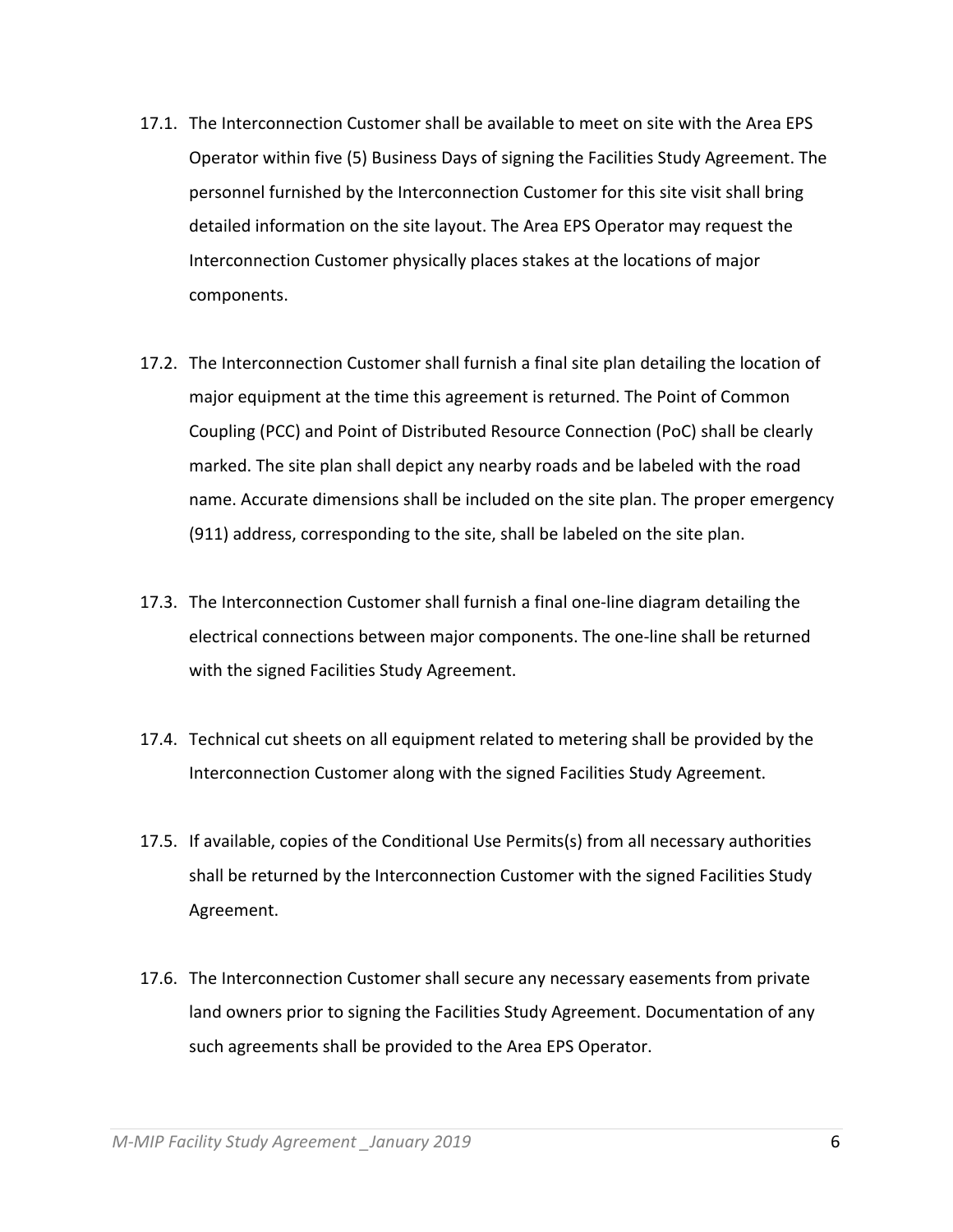- 17.7. In the event that the Area EPS Operator determines a site survey is necessary in order to complete a Facilities Study, the Interconnection Customer shall make good faith efforts to complete the survey in a timely manner.
- 17.8. The Facilities Study assumes all land use permits required for the interconnection will be approved by the proper authorities. Permits are submitted after Interconnection Agreement is signed and may impact project costs (i.e. overhead to underground requirements.)
- 17.9. The Interconnection Customer and Area EPS Operator shall provide a single point of contact for design and construction related matters. The Interconnection Customer single point of contact shall respond in a timely manner to the Area EPS Operator's questions during the Facilities Study.
- 17.10.In the event that an Interconnection Customer does not provide the necessary information described in this Agreement, or if the Interconnection Customer takes more than five (5) Business Days to respond to a question during the Facilities Study, the Facilities Study timeframe shall pause until the question is resolved.